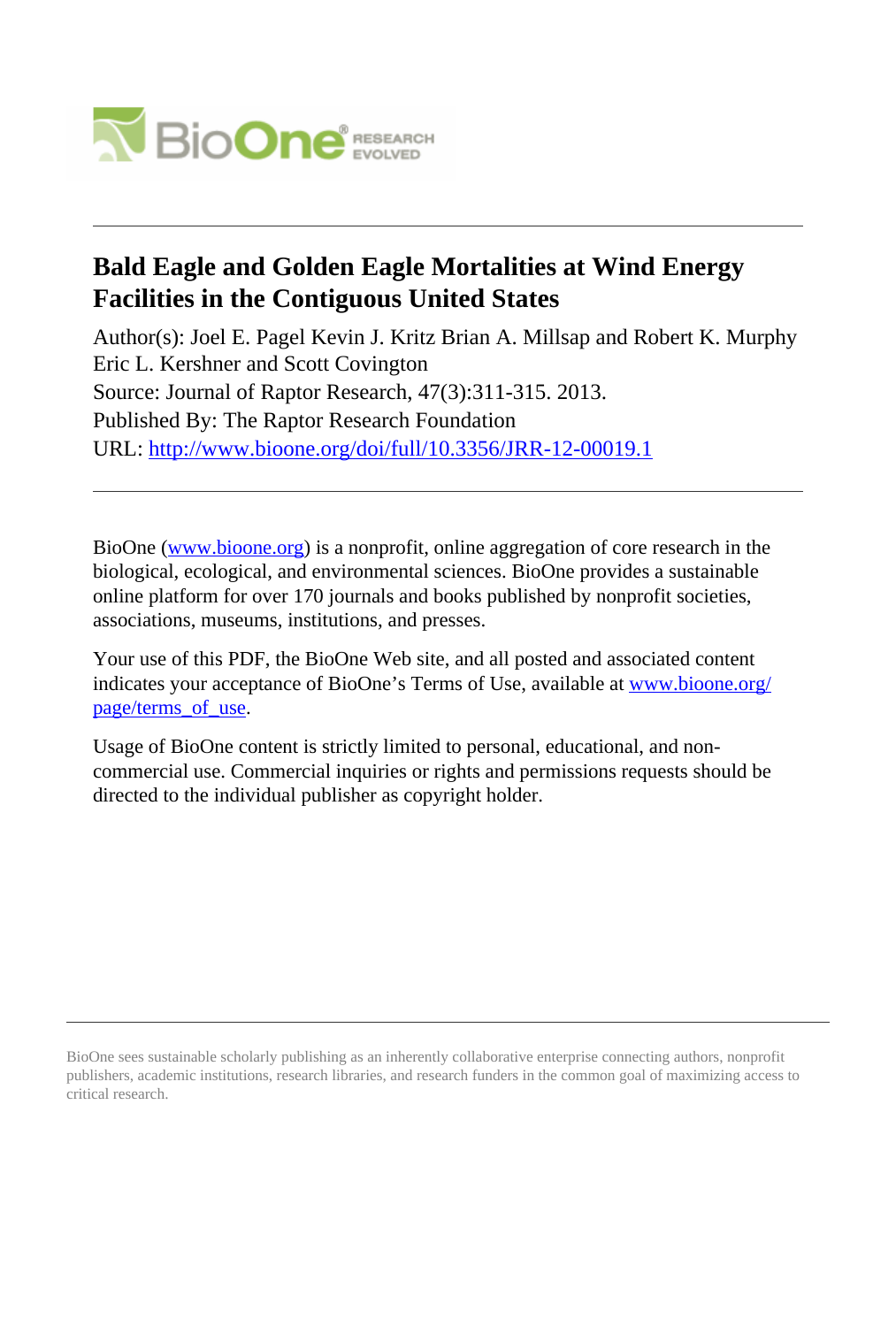# SHORT COMMUNICATIONS

J. Raptor Res. 47(3):311–315 E 2013 The Raptor Research Foundation, Inc.

# BALD EAGLE AND GOLDEN EAGLE MORTALITIES AT WIND ENERGY FACILITIES IN THE CONTIGUOUS UNITED STATES

JOEL E. PAGEL1

U.S. Fish and Wildlife Service, 6010 Hidden Valley Road, Carlsbad, CA 92011 U.S.A.

KEVIN J. KRITZ

U.S. Fish and Wildlife Service, P.O. Box 25486, Denver, CO 80225 U.S.A.

BRIAN A. MILLSAP AND ROBERT K. MURPHY U.S. Fish and Wildlife Service, Albuquerque, NM 87103 U.S.A.

ERIC L. KERSHNER AND SCOTT COVINGTON U.S. Fish and Wildlife Service, 4401 North Fairfax Drive, Arlington, VA 22203 U.S.A.

KEY WORDS: Bald Eagle; Haliaeetus leucocephalus; Golden Eagle; Aquila chrysaetos; mortality; United States; wind energy.

Eagles are among the bird species that can be injured or killed by collision at wind energy facilities when the birds are flying at the same height above ground as the blades of horizontal-axis wind turbines (Drewitt and Langston 2006). Regions of the United States with wind resources adequate for wind energy development (National Renewable Energy Laboratory 2009) often overlap habitats important to Bald Eagles (Haliaeetus leucocephalus; Buehler 2000) and Golden Eagles (Aquila chrysaetos; Kochert et al. 2002). Golden Eagles, in particular, use open spaces and wind resources similar to those valuable for wind energy facilities. High levels of collision mortality are well documented for Golden Eagles at the Altamont Pass Wind Resource Area (APWRA) in California (Smallwood and Thelander 2008, Smallwood and Karas 2009), where published estimates of annual mortality ranged as high as 66.7 to 75.0 Golden Eagles per year in 2005–2007 (Smallwood and Thelander 2008; Drewitt and Langston 2006). Elsewhere, assessments of eagle mortality at commercial-scale and/or private wind energy facilities are either seldom conducted or in some cases not made available for public review. Meanwhile, terrestrial-based commercial wind energy (facilities where electrical power is produced for sale to the local or national power grid) installed in the contiguous United States reached an estimated 51 630 megawatts by September 2012, and likely will increase substantially by 2015 (U.S. Department of Energy 2011a, 2011b), suggesting potential for increased interaction between eagles and wind energy facilities.

Concerns over the effects of this trend on North America's Bald Eagles and Golden Eagles exist, but are weakly substantiated due to a lack of published documentation of mortalities. Our objective was to summarize documented cases of eagle mortality at wind energy facilities in the contiguous United States, excluding APWRA, during the last 15 years, as a starting point for future assessments.

#### **METHODS**

We retrieved information on eagle mortalities and injuries that occurred from 1997 to 30 June 2012 at wind energy facilities, by using public-domain sources, including documents from wind energy companies released to the U.S. Fish and Wildlife Service. We omitted anecdotal or unsubstantiated accounts and considered only cases with unambiguous physical evidence of mortality or injury. We did not include eagle mortalities from APWRA because of the availability of information reported from that location that has been published elsewhere. Although not all reports of mortality we reviewed included carcass necropsies, we considered collision as the likely cause of mortality for eagles discovered beneath operating wind turbines and/or which exhibited dismemberment or other gross external evidence of blunt force trauma. However, losses of eagles at wind energy facilities reported here included one eagle mortality attributed to electrocution on a power line. Last, we encountered six records of eagles injured by blunt force trauma at wind facilities and, due to the severity of their injuries, three were subsequently euthanized or deemed non-releasable. Of the remaining three, one injured eagle was released after extensive rehabilitation, and we are unaware of the final disposition of the remaining two. We included these as mortalities because the individuals were likely removed from the population. We only reported fatalities with strong and compelling information; we did not include 17 records where eagle mortality was not fully substantiated; i.e., the report lacked physical <sup>1</sup> Email address: laurajosens@yahoo.com evidence or a reliable first-person source.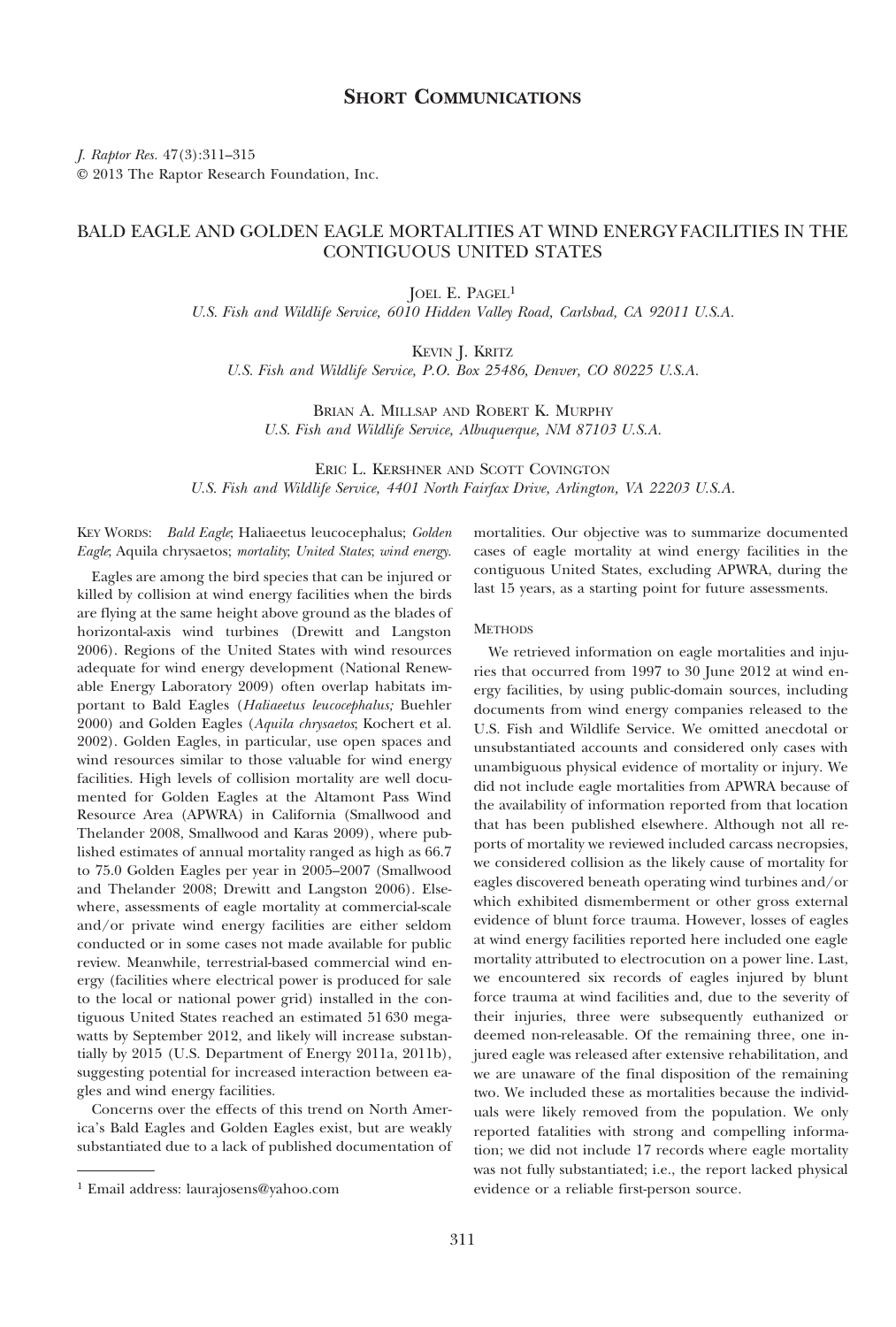| Table 1. Mortalities of Bald Eagles and Golden Eagles associated with wind energy facilities in the contiguous United |
|-----------------------------------------------------------------------------------------------------------------------|
| States during 1997 through June 2012, excluding Altamont Pass Wind Resource Area in California. These data            |
| underrepresent the total number of mortalities of eagles at wind energy facilities in the United States during this   |
| period; e.g., most were discovered incidentally during routine activities at facilities.                              |

| <b>SPECIES</b>    | <b>STATE</b> | <b>NUMBER OF FACILITIES WHERE</b><br><b>MORTALITIES WERE REPORTED</b> | <b>NUMBER OF FATALITIES</b> |
|-------------------|--------------|-----------------------------------------------------------------------|-----------------------------|
| <b>Bald Eagle</b> | Iowa         | 3                                                                     | 3                           |
| <b>Bald Eagle</b> | Maryland     |                                                                       |                             |
| <b>Bald Eagle</b> | Wyoming      |                                                                       |                             |
| Golden Eagle      | California   | 13                                                                    | 27                          |
| Golden Eagle      | Colorado     |                                                                       | 5                           |
| Golden Eagle      | New Mexico   |                                                                       | 5                           |
| Golden Eagle      | Oregon       |                                                                       | b                           |
| Golden Eagle      | Texas        |                                                                       |                             |
| Golden Eagle      | Utah         |                                                                       |                             |
| Golden Eagle      | Washington   |                                                                       | 5                           |
| Golden Eagle      | Wyoming      |                                                                       | 29                          |
| Total             |              | 321                                                                   | 85                          |

<sup>1</sup> Both species were killed at two Wyoming facilities, yet each of the facilities is represented only once in the column total.

#### RESULTS AND DISCUSSION

We found a minimum of 85 eagle mortalities at 32 wind energy facilities in 10 states during 1997 through 30 June 2012 (Table 1, Appendix). Sixty-seven (78.8%) of these mortalities occurred during 2008–2012. Six (7.1%) mortalities were of Bald Eagles and 79 (92.9%) were of Golden Eagles. All but one mortality occurred at commercial-scale wind facilities; one dead adult Bald Eagle was discovered under a smaller-scale wind turbine with a blade radius of only 3.5 m. One Wyoming facility accounted for 12 Golden Eagle mortalities, the most for any single facility. Mortality of both species was recorded at two separate facilities in Wyoming. Adults made up 55.5% (20 birds) of the 36 Golden Eagle mortalities for which age class was reported. At APWRA, subadults composed 63.3% of 42 blade-strike mortalities of Golden Eagles (Hunt 2002); however, age class was unknown for more than half (54.4%) of the Golden Eagle mortalities (Appendix), so we could not make a clear comparison.

One possible explanation for limited records of Bald Eagle mortality is that this species may be less vulnerable than Golden Eagles to collisions at wind energy facilities. However, the White-tailed Eagle (Haliaeetus albicilla), a congener ecologically similar to the Bald Eagle, incurs substantial collision mortality at wind facilities in coastal Norway (Nygård et al. 2010). There may also be less overlap between the areas most important to Bald Eagles and current wind energy facilities in the contiguous United States than is the case for Golden Eagles. Another explanation is that discovery of carcasses of Bald Eagles, either incidentally or during surveys, at wind energy facilities east of the 100th meridian may be less likely because landscapes there are more heavily vegetated (row crops and

forests) and thus carcasses are more likely to be concealed, particularly during spring and summer.

More than one-half (54.1%) of the eagle mortalities at wind energy facilities we report were discovered by a property owner or by facility employees during routine site operations. In contrast, less than one-fourth (18.8%) were found during surveys designed to document avian mortality (Appendix). One mortality (1.2%) was discovered via radiotelemetry, and one (1.2%) blade strike of an eagle from a territory near a turbine field was observed. Means of discovery of other mortalities (24.7%) were not evident from records we reviewed. Other than a sample of known-age individuals, records generally were too incomplete for us to assess biological or ecological factors associated with eagle mortality at wind energy facilities.

Designs of carcass surveys at wind energy facilities were either unknown to us or were such that inferences to total mortality could not be made. This, combined with the facts that most carcasses were discovered incidentally, and that reporting of mortalities was primarily voluntary with little or no effort directed toward finding the total number of eagles killed at a facility, suggest that the mortalities reported here underrepresent the actual number of eagle fatalities that have occurred at non-APWRA wind facilities in recent years.

More Golden Eagle strikes were reported in March–June than in any other months (Fig. 1), although sample sizes were too small for statistical analyses. Whether this reflected a seasonal shift in mortality or just a change in detection was unclear from the data available, but this should be investigated as part of future studies. Nygård et al. (2010) reported a surge in adult White-tailed Eagles killed at wind facilities in Norway during the spring season.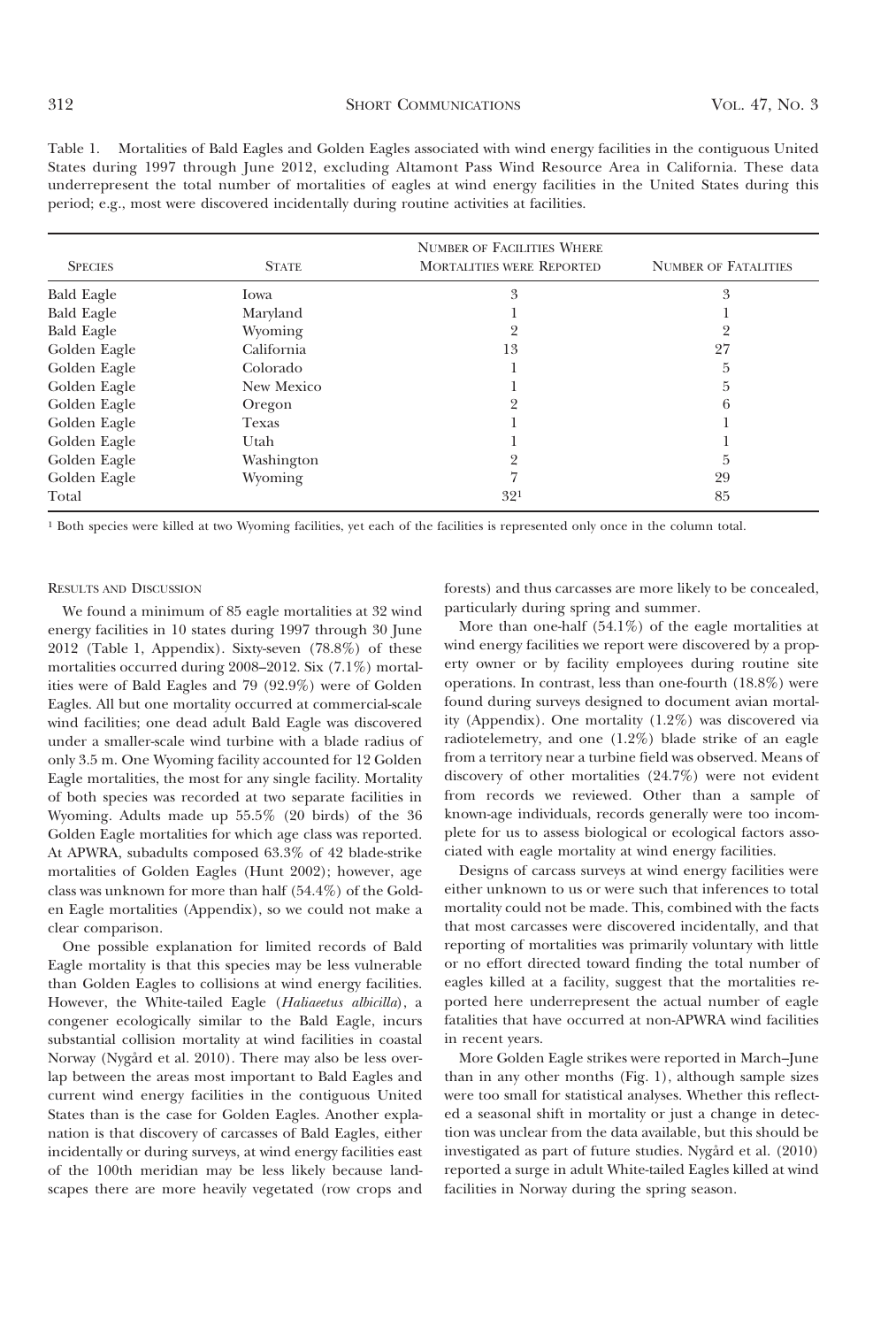

Figure 1. Seasonal distribution of Golden Eagle fatalities at wind facilities reported by month. Three of 79 Golden Eagle mortality records were not included due to lack of specificity of month of incident.

This summary likely conveys only a limited portion of eagles killed at non-APWRA wind energy facilities in the contiguous United States, considering the general lack of rigorous monitoring and reporting of eagle mortalities. Thus, our findings of the reported mortalities likely underestimate, perhaps substantially, the number of eagles killed at wind facilities in the United States. Even with this limitation, we report that blade-strike mortality of eagles is geographically widespread in the United States, and both Bald Eagles and Golden Eagles are killed. Given the projected growth in wind resource development in habitat frequented by Bald Eagles and Golden Eagles, estimation of total mortality and better understanding of factors associated with injury and death at wind facilities through robust and peer-reviewed research and monitoring should be a high priority.

### MORTALIDAD DE HALIAEETUS LEUCOCEPHALUS Y AQUI-LA CHRYSAETOS EN INSTALACIONES DE ENERGÍA EÓ-LICA EN LA PARTE CONTINUA DE ESTADOS UNIDOS

RESUMEN.—Han muerto individuos tanto de Haliaeetus leucocephalus como de Aquila chrysaetos en instalaciones de energía eólica en Estados Unidos. Encontramos un mínimo de 85 águilas muertas, incluyendo 6 individuos de H. leucocephalus y 79 de A. chrysaetos, en 32 instalaciones de energía eólica en 10 estados desde 1997 hasta el 30 de junio de 2012. Probablemente nuestros resultados sub-representan, quizá substancialmente, los números de águilas muertas en Estados Unidos a causa de la producción de electricidad generada por el viento.

[Traducción del equipo editorial]

#### ACKNOWLEDGMENTS

Findings and conclusions in this article are those of the authors and do not necessarily represent the views of the U.S. Fish and Wildlife Service. We thank the many state

agency and U.S. Fish and Wildlife Service biologists in the Division of Migratory Birds and Ecological Services who helped us obtain records. Our manuscript benefited from early reviews by C. Boal and T. Grubb, and helpful comments by C. Dykstra and three anonymous reviewers.

#### LITERATURE CITED

- BUEHLER, D.A. 2000. Bald Eagle (Haliaeetus leucocephalus). In A. Poole [ED.], The birds of North America online, No. 506. Cornell Laboratory of Ornithology, Ithaca, NY U.S.A. http://bna.birds.cornell.edu/bna/species/506 (last accessed 23 January 2012).
- DREWITT, A.L. AND R.H.W. LANGSTON. 2006. Assessing the impacts of wind farms on birds. Ibis 148:29–42.
- HUNT, G. 2002. Golden Eagles in a perilous landscape: predicting the effects of mitigation for wind turbine blade-strike mortality. California Energy Commission consultant report P500-02-043F. Sacramento, CA U.S.A.
- KOCHERT, M.N., K. STEENHOF, C.L. MCINTYRE, AND E.H. CRAIG. 2002. Golden Eagle (Aquila chrysaetos). In A. Poole [ED.], The birds of North America online, No. 684. Cornell Laboratory of Ornithology, Ithaca, NY U.S.A. http://bna.birds.cornell.edu/bna/species/ 684 (last accessed 23 January 2012).
- NATIONAL RENEWABLE ENERGY LABORATORY. 2009. U.S. wind resource map. U.S. Department of Energy, National Renewable Energy Laboratory, Washington, DC U.S.A. http://www.nrel.gov/gis/wind.html (last accessed 10 February 2011).
- NYGÅRD, T.K., E.L. BEVANGER, E. DAHL, Ø. FLAGSTAD, A. FOLLESTAD, P.L. HOEL, R. MAY, AND O. REITAN. 2010. A study of White-tailed Eagle Haliaeetus albicilla movements and mortality at a wind farm in Norway. In D. Senapathi [ED.], Climate change and birds: adaptation, mitigation and impacts on avian populations. British Ornithologists' Union Proceedings, Peterborough, U.K. http://www.bou.org.uk/bouproc-net/ccb/nygard-etal. pdf (last accessed 9 October 2011).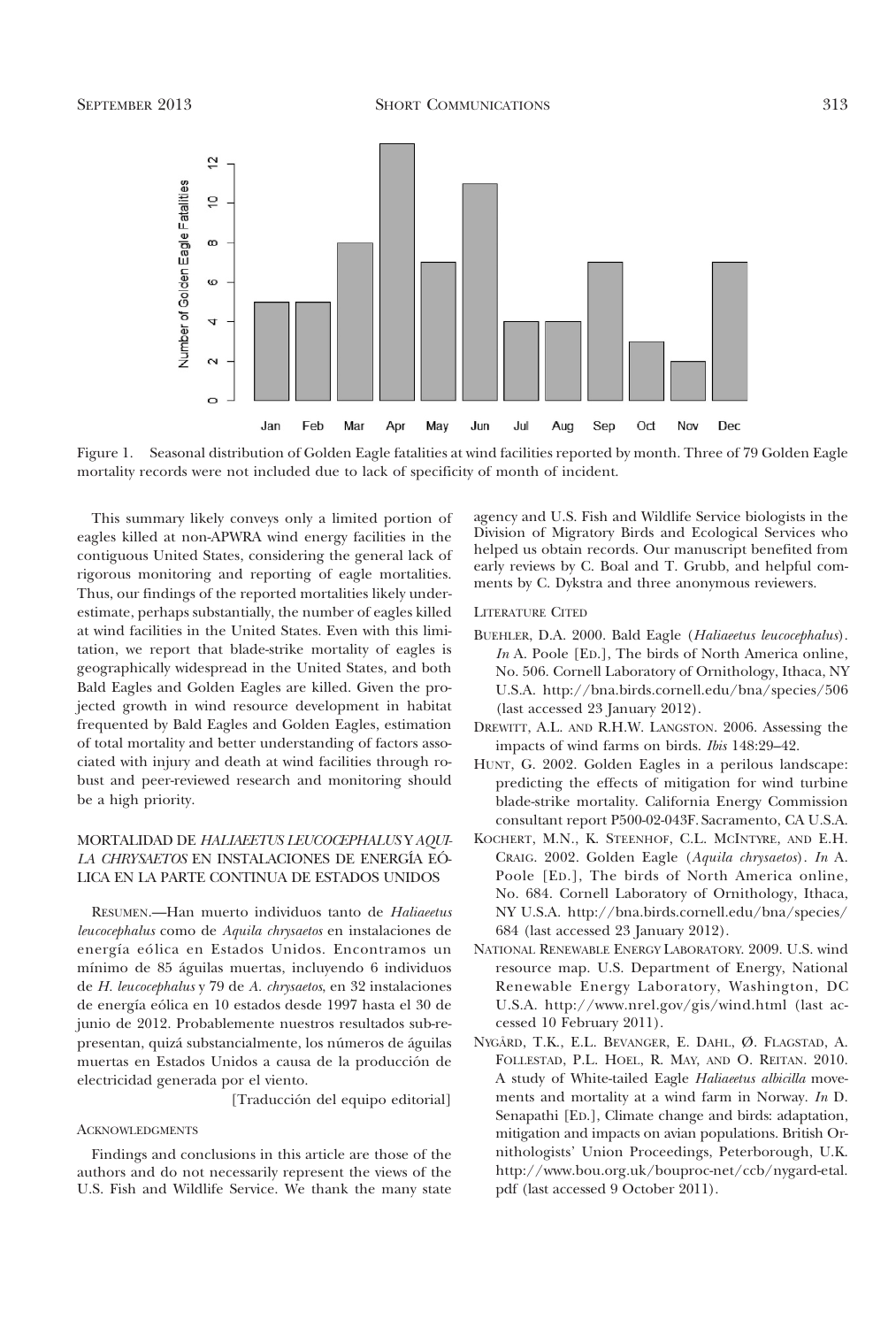- SMALLWOOD, K.S. AND B. KARAS. 2009. Avian and bat fatality rates at old-generation and repowered wind turbines in California. Journal of Wildlife Management 73:1062– 1071.
	- ——— AND C. THELANDER. 2008. Bird mortality in the Altamont Pass Wind Resource Area, California. Journal of Wildlife Management 72:215–223.
- U.S. DEPARTMENT OF ENERGY. 2011a. Current installed wind power capacity (MW). National Renewable Energy Laboratory, U.S. Department of Energy, Golden, CO U.S.A. http://www.windpoweringamerica.gov/pdfs/ wind\_maps/installed\_capacity\_current.pdf (last accessed 06 February 2013).
- ———. 2011b. U.S. DOE Forecast for U.S. Wind Energy growth for 2011–1013, relative to actual U.S. installations (2006–2010), and target path for 20% wind for U.S. by 2030. U.S. Department of Energy Wind Technologies Market Report. http://www1.eere.energy.gov/ wind/pdfs/2010\_wind\_technologies\_market\_report\_ slides.pdf (last accessed 09 October 2011).

Received 4 October 2012; accepted 20 March 2013

Authors' Note: Between 30 June 2012 and the time of final acceptance of this manuscript, Bald and Golden eagles had been killed by wind-generated electricity production in three additional states: Idaho, Montana, and Nevada.

Appendix. Mortalities of Bald Eagles and Golden Eagles associated with wind energy facilities in the contiguous United States during 1997 through 30 June 2012, excluding Altamont Pass Wind Resource Area in California.

| <b>SPECIES</b> | YEAR | STATE/SITE | <b>SEX</b> | AGE      | <b>HOW RECOVERED</b> |
|----------------|------|------------|------------|----------|----------------------|
| Golden Eagle   | 1997 | $CA - 1$   | female     | subadult | incidental           |
|                | 1999 | $CA - 2$   | unknown    | unknown  | unknown              |
|                |      | $CA - 3$   | unknown    | unknown  | unknown              |
|                | 2000 | $CA - 3$   | unknown    | unknown  | unknown              |
|                |      | $CA - 4$   | unknown    | unknown  | unknown              |
|                | 2001 | $CA - 3$   | unknown    | unknown  | unknown              |
|                | 2002 | $CA - 3$   | unknown    | unknown  | unknown              |
|                |      | $CA - 5$   | unknown    | unknown  | unknown              |
|                |      | $CA - 5$   | unknown    | unknown  | unknown              |
|                | 2004 | $CA - 6$   | unknown    | unknown  | survey               |
|                |      | $NM - 1$   | unknown    | unknown  | unknown              |
|                |      | $NM - 1$   | unknown    | unknown  | unknown              |
|                | 2005 | $CA - 6$   | unknown    | unknown  | incidental           |
|                |      | $CA - 7$   | unknown    | unknown  | incidental           |
|                |      | $NM - 1$   | unknown    | adult    | unknown              |
|                |      | $NM - 1$   | unknown    | unknown  | unknown              |
|                | 2007 | $CA - 8$   | unknown    | unknown  | unknown              |
|                |      | $CA - 9$   | unknown    | unknown  | unknown              |
|                | 2008 | $NM - 1$   | unknown    | unknown  | incidental           |
|                | 2009 | $CA - 10$  | unknown    | unknown  | incidental           |
|                |      | $CO - 1$   | unknown    | unknown  | survey               |
|                |      | $CO - 1$   | unknown    | unknown  | incidental           |
|                |      | $OR - 2$   | unknown    | adult    | incidental           |
|                |      | $WA - 1$   | unknown    | adult    | survey               |
|                |      | WY - 3     | unknown    | unknown  | incidental           |
|                |      | $WY - 3$   | unknown    | adult    | survey               |
|                |      | $WY - 3$   | unknown    | unknown  | survey               |
|                | 2010 | $CA - 10$  | unknown    | unknown  | incidental           |
|                |      | $CA - 11$  | unknown    | juvenile | telemetry            |
|                |      | $CO - 1$   | unknown    | adult    | incidental           |
|                |      | $OR - 2$   | unknown    | unknown  | survey               |
|                |      | $OR - 2$   | unknown    | subadult | incidental           |
|                |      | $OR - 2$   | unknown    | juvenile | incidental           |
|                |      | $WY - 1$   | unknown    | adult    | incidental           |
|                |      |            |            |          |                      |